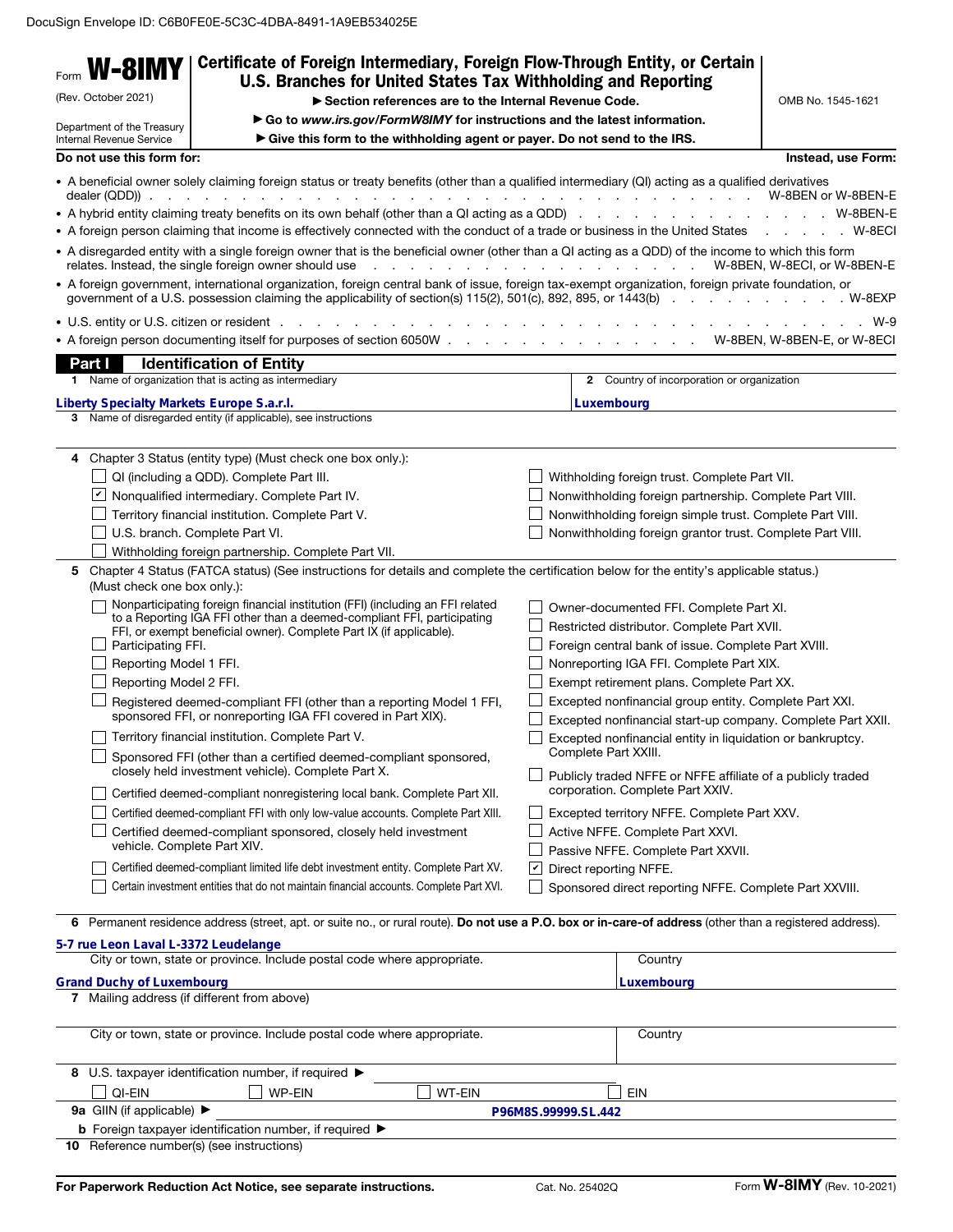|                                                                                                                                                     | Form W-8IMY (Rev. 10-2021)                                              |                                                                                                       | Page 2                                                                                                     |  |  |
|-----------------------------------------------------------------------------------------------------------------------------------------------------|-------------------------------------------------------------------------|-------------------------------------------------------------------------------------------------------|------------------------------------------------------------------------------------------------------------|--|--|
|                                                                                                                                                     | Part II                                                                 | Disregarded Entity or Branch Receiving Payment. (Complete only if a disregarded entity with a GIIN or |                                                                                                            |  |  |
|                                                                                                                                                     |                                                                         |                                                                                                       | a branch of an FFI in a country other than the FFI's country of residence. Do not complete Part II for QDD |  |  |
|                                                                                                                                                     | branches. See instructions.)                                            |                                                                                                       |                                                                                                            |  |  |
| 11                                                                                                                                                  |                                                                         |                                                                                                       |                                                                                                            |  |  |
|                                                                                                                                                     | Branch treated as nonparticipating FFI.                                 | Reporting Model 1 FFI.                                                                                | U.S. Branch.                                                                                               |  |  |
|                                                                                                                                                     | Participating FFI.                                                      | Reporting Model 2 FFI.                                                                                |                                                                                                            |  |  |
| Address of branch (street, apt. or suite no., or rural route). Do not use a P.O. box or in-care-of address (other than a registered address).<br>12 |                                                                         |                                                                                                       |                                                                                                            |  |  |
|                                                                                                                                                     |                                                                         |                                                                                                       |                                                                                                            |  |  |
|                                                                                                                                                     | City or town, state or province. Include postal code where appropriate. |                                                                                                       | Country                                                                                                    |  |  |
| 13                                                                                                                                                  | GIIN (if any) $\blacktriangleright$                                     |                                                                                                       |                                                                                                            |  |  |
|                                                                                                                                                     |                                                                         | <b>Chapter 3 Status Certifications</b>                                                                |                                                                                                            |  |  |

### **Part III** Qualified Intermediary

## All Qualified Intermediaries

 $14$   $\Box$  I certify that the entity identified in Part I (or branch, if relevant):

• Is a QI with respect to the accounts identified on line 10 or in a withholding statement associated with this form (as required) that is one or more of the following:

- (i) Not acting for its own account;
- (ii) A QDD receiving payments on underlying securities and/or potential section 871(m) transactions;

(iii) A QI assuming primary withholding responsibility for payments of substitute interest, as permitted by the QI Agreement.

• Has provided or will provide a withholding statement (as required) for purposes of chapters 3 and 4, and section 1446(a), or section 1446(f), subject to the certifications made on this form.

• To the extent it acts as a disclosing QI for purposes of section 1446(a) or (f) for payments associated with this form, the QI is to provide the required payee documentation to associate with an amount realized or an amount subject to withholding on a PTP distribution.

### Qualified Intermediaries When Not Acting As Qualified Derivatives Dealers (check all that apply)

- **15a** □ certify that the entity identified in Part I of this form assumes primary withholding responsibility for purposes of chapters 3 and 4 for each account identified on a withholding statement attached to this form (or, if no withholding statement is attached to this form, for all accounts).
	- **b**  $\Box$  I certify that the entity identified in Part I of this form assumes primary withholding and reporting responsibility for each payment of an amount realized from the sale of an interest in a publicly traded partnership under section 1446(f) associated with each account identified on a withholding statement attached to this form for receiving such amounts (or, if no withholding statement is attached to this form, for all accounts).
	- c  $\Box$  I certify that the entity identified in Part I of this form assumes primary withholding as a nominee under Regulations section 1.1446-4(b)(3) for each distribution by a publicly traded partnership associated with each account identified on a withholding statement attached to this form for receiving such distributions (or, if no withholding statement is attached to this form, for all accounts).
	- $\mathsf{d}$  I certify that the entity identified in Part I of this form is a QI acting as a qualified securities lender assuming primary withholding and reporting responsibilities with respect to payments that are U.S. source substitute dividends received from the withholding agent associated with each account identified on a withholding statement attached to this form (or, if no withholding statement is attached to this form, for all accounts).
	- e  $\Box$  I certify that the entity identified in Part I of this form assumes primary withholding responsibility for purposes of chapters 3 and 4 and primary Form 1099 reporting and backup withholding responsibility for all payments of U.S. source interest and substitute interest associated with this form, as permitted by the QI Agreement.
	- f  $\Box$  I certify that the entity identified in Part I of this form assumes primary Form 1099 reporting and backup withholding responsibility or reporting responsibility as a participating FFI or registered deemed-compliant FFI with respect to accounts that it maintains that are held by specified U.S. persons as permitted under Regulations sections 1.6049-4(c)(4)(i) or (c)(4)(ii) in lieu of Form 1099 reporting for each account identified on a withholding statement attached to this form (or, if no withholding statement is attached to this form, for all accounts).
	- q I certify that the entity identified in Part I of this form does not assume primary Form 1099 reporting and backup withholding responsibility for each account identified on a withholding statement attached to this form (or, if no withholding statement is attached to this form, for all accounts).
	- h  $\Box$  (Complete only to the extent the entity identified in Part I of this form does not assume primary Form 1099 reporting and backup withholding responsibility.) If the entity identified in Part I of this form has allocated or will allocate a portion of a payment to a chapter 4 withholding rate pool of U.S. payees on a withholding statement associated with this form, I certify that the entity meets the requirements of Regulations section 1.6049-4(c)(4)(iii) with respect to any account holder of an account it maintains that is included in such a withholding rate pool.
	- i (Complete only to the extent the entity identified in Part I of this form does not assume primary Form 1099 reporting and backup withholding responsibility.) If the entity identified in Part I of this form has allocated or will allocate a portion of a payment to a chapter 4 withholding rate pool of U.S. payees on a withholding statement associated with this form, to the extent the U.S. payees are account holders of an intermediary or flowthrough entity receiving a payment from the entity, I certify that the entity has obtained, or will obtain, documentation sufficient to establish each such intermediary or flow-through entity status as a participating FFI, registered deemed-compliant FFI, or FFI that is a QI.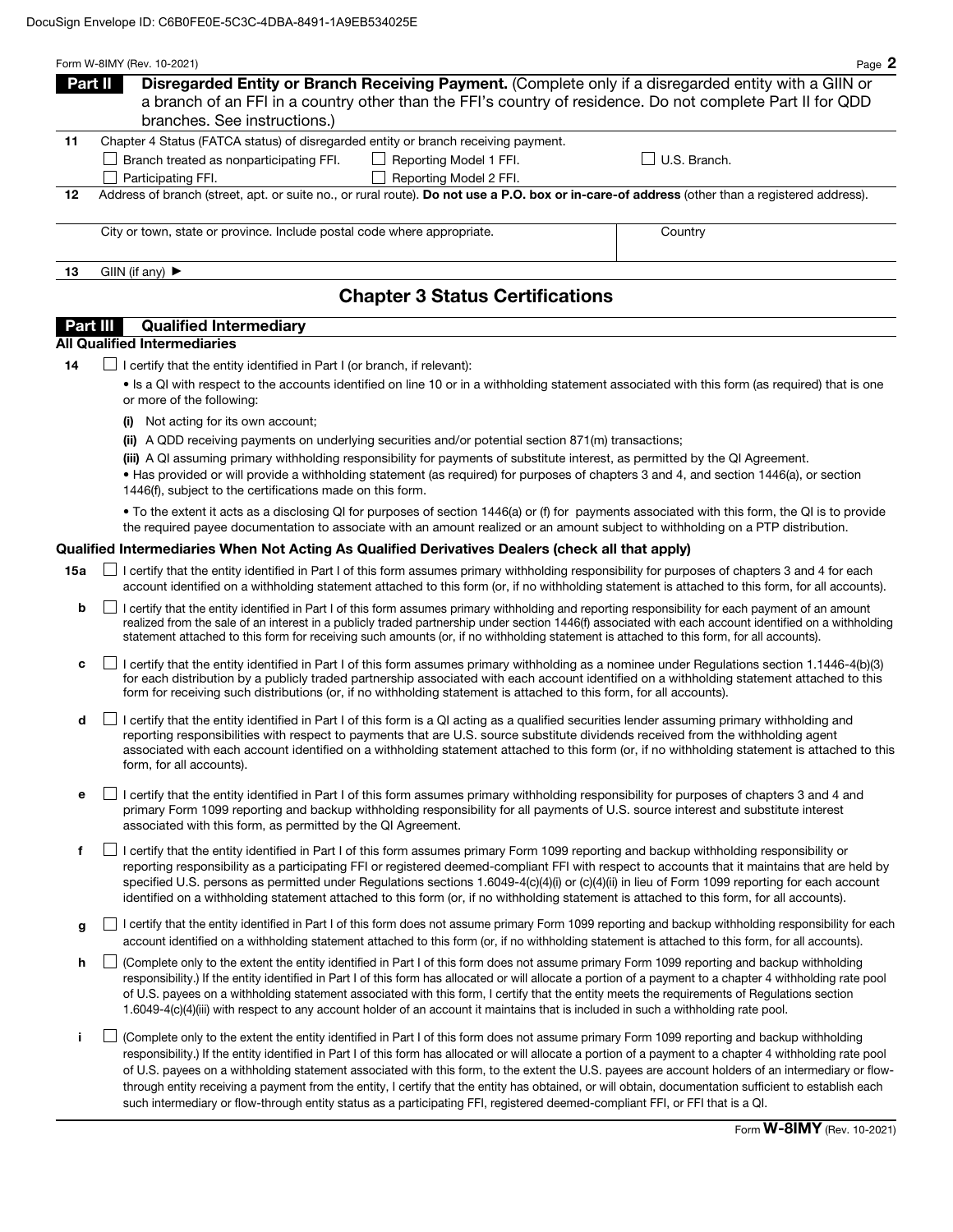|                | Form W-8IMY (Rev. 10-2021)<br>Page $3$                                                                                                                                                                                                                                                                                                                                                                                                                                                                                                                                                                                                                    |
|----------------|-----------------------------------------------------------------------------------------------------------------------------------------------------------------------------------------------------------------------------------------------------------------------------------------------------------------------------------------------------------------------------------------------------------------------------------------------------------------------------------------------------------------------------------------------------------------------------------------------------------------------------------------------------------|
| 16a            | <b>Qualified Derivatives Dealers</b><br>I certify that each QDD identified in Part I of this form or on a withholding statement associated with this form meets the requirements to                                                                                                                                                                                                                                                                                                                                                                                                                                                                       |
|                | act as a QDD (including approval by the IRS to so act) and assumes primary withholding and reporting responsibilities under chapters 3, 4,<br>and 61 and section 3406 with respect to any payments it makes with respect to potential section 871(m) transactions.                                                                                                                                                                                                                                                                                                                                                                                        |
| b              | Entity classification of QDD:   Corporation<br>Partnership<br>$\Box$ Disregarded Entity                                                                                                                                                                                                                                                                                                                                                                                                                                                                                                                                                                   |
| <b>Part IV</b> | <b>Nonqualified Intermediary</b>                                                                                                                                                                                                                                                                                                                                                                                                                                                                                                                                                                                                                          |
|                | Check all that apply.                                                                                                                                                                                                                                                                                                                                                                                                                                                                                                                                                                                                                                     |
| 17a            | $ v $ (All nonqualified intermediaries and QIs that are not acting in their capacity as such check here.) I certify that the entity identified in Part I of this<br>form is not acting as a QI with respect to each account(s) for which this form is provided and is not acting for its own account.                                                                                                                                                                                                                                                                                                                                                     |
| b              | I certify that the entity identified in Part I of this form is using this form to transmit withholding certificates and/or other documentation and<br>has provided, or will provide, a withholding statement, as required. Note: If this form is provided for purposes of the entity's interest in a<br>publicly traded partnership, see the instructions for Part IV before checking this box.                                                                                                                                                                                                                                                           |
| c              | I certify that the entity identified in Part I of this form meets the requirements of Regulations section 1.6049-4(c)(4)(iii) with respect to any<br>account holder of an account it maintains that is included in a withholding rate pool of U.S. payees provided on a withholding statement<br>associated with this form (excluding a distribution from a publicly traded partnership).                                                                                                                                                                                                                                                                 |
| d              | L certify that the entity identified in Part I of this form is acting as a qualified securities lender (other than a QI) assuming primary withholding and reporting<br>responsibilities with respect to payments associated with this form that are U.S. source substitute dividends received from the withholding agent.                                                                                                                                                                                                                                                                                                                                 |
| е              | To the extent that the entity identified in Part I of this form is providing an alternative withholding statement described in Regulations<br>section 1.1441-1(e)(3)(iv)(C)(3) for any payments associated with the form, the entity represents that the information on all of the<br>withholding statements associated with this withholding certificate have been (or will be) verified for inconsistency with any other account<br>information the entity has for the beneficial owners for determining the rate of withholding with respect to each payee (applying the<br>standards of knowledge under section 1441 or section 1471, as applicable). |
| Part V         | <b>Territory Financial Institution</b>                                                                                                                                                                                                                                                                                                                                                                                                                                                                                                                                                                                                                    |
| 18a            | I certify that the entity identified in Part I is a financial institution (other than an investment entity that is not also a depository institution,<br>custodial institution, or specified insurance company) that is incorporated or organized under the laws of a territory of the United States.                                                                                                                                                                                                                                                                                                                                                     |
|                | Check the box on line 18b or 18c, whichever applies.                                                                                                                                                                                                                                                                                                                                                                                                                                                                                                                                                                                                      |
| b              | I further certify that the entity identified in Part I is using this form as evidence of its agreement with the withholding agent to be treated as a U.S. person<br>for purposes of chapters 3 and 4 with respect to any reportable amounts and withholdable payments associated with this withholding certificate.                                                                                                                                                                                                                                                                                                                                       |
| c              | $\Box$ I further certify that the entity identified in Part I:<br>. Is using this form to transmit withholding certificates and/or other documentation for the persons for whom it receives a payment of a<br>reportable amount or a withholdable payment; and                                                                                                                                                                                                                                                                                                                                                                                            |
|                | . Has provided or will provide a withholding statement, as required.                                                                                                                                                                                                                                                                                                                                                                                                                                                                                                                                                                                      |
|                | Check the boxes on lines 18d, and 18e or 18f, as applicable.                                                                                                                                                                                                                                                                                                                                                                                                                                                                                                                                                                                              |
| d              | I certify that the entity identified in Part I agrees to be treated as a U.S. person under Regulations section 1.1446(f)-4(a)(2)(i)(B) with respect<br>to amounts realized on sales of interests in publicly traded partnerships.                                                                                                                                                                                                                                                                                                                                                                                                                         |
| е              | I certify that the entity identified in Part I agrees to be treated as a U.S. person (as described in Regulations section 1.1441-1(b)(2)(iv)(A))<br>and as a nominee under Regulations section 1.1446-4(b)(3) with respect to distributions by publicly traded partnerships, or                                                                                                                                                                                                                                                                                                                                                                           |
| f              | Is not acting as a nominee for distributions from publicly traded partnerships and is providing withholding statements for the distributions.<br>Note: If this form is provided for an amount realized, see the instructions for Part V before providing a withholding statement for an amount<br>realized when the entity does not check the box on line 18d.                                                                                                                                                                                                                                                                                            |
| <b>Part VI</b> | <b>Certain U.S. Branches</b>                                                                                                                                                                                                                                                                                                                                                                                                                                                                                                                                                                                                                              |
| 19a            | I certify that the entity identified in Part I is a U.S. branch receiving reportable amounts or withholdable payments that are not income<br>effectively connected with the conduct of a trade or business in the United States, distributions from publicly traded partnerships, or<br>amounts realized on sales of interests in publicly traded partnerships.                                                                                                                                                                                                                                                                                           |
|                | Check the box on line 19b or 19c, whichever applies.                                                                                                                                                                                                                                                                                                                                                                                                                                                                                                                                                                                                      |
| b              | I certify that the entity identified in Part I is a U.S. branch of a foreign bank or insurance company described in Regulations section<br>1.1441-1(b)(2)(iv)(A) that is using this form as evidence of its agreement with the withholding agent to be treated as a U.S. person with<br>respect to any reportable amounts or withholdable payments associated with this withholding certificate.                                                                                                                                                                                                                                                          |
| c              | $\Box$ I certify that the entity identified in Part I:<br>. Is using this form to transmit withholding certificates and/or other documentation for the persons for whom the branch receives a payment of a reportable amount;                                                                                                                                                                                                                                                                                                                                                                                                                             |
|                | • Has provided or will provide a withholding statement, as required; and                                                                                                                                                                                                                                                                                                                                                                                                                                                                                                                                                                                  |
|                | • In the case of a withholdable payment, is applying the rules described in Regulations section 1.1471-4(d)(2)(iii)(C).                                                                                                                                                                                                                                                                                                                                                                                                                                                                                                                                   |
|                | Check the boxes on lines 19d, and 19e or 19f, as applicable.                                                                                                                                                                                                                                                                                                                                                                                                                                                                                                                                                                                              |
| d              | I certify that the entity identified in Part I is a U.S. branch (as described in Regulations section 1.1446(f)-4(a)(2)(i)(B)) that is acting as a U.S.<br>person with respect to amounts realized on the sales of interests in publicly traded partnerships.                                                                                                                                                                                                                                                                                                                                                                                              |

- **e**  $\Box$  I certify that the entity identified in Part I is a U.S. branch (as described in Regulations section 1.1441-1(b)(2)(iv)(A)) that is treated as a U.S. person and as a nominee with respect to distributions by publicly traded partnerships under Regulations section 1.1446-4(b)(3), or
- Is not acting as a nominee for distributions from publicly traded partnerships and is providing withholding statements for the distributions.<br>**Note:** If this form is provided for an amount realized, see the instructions fo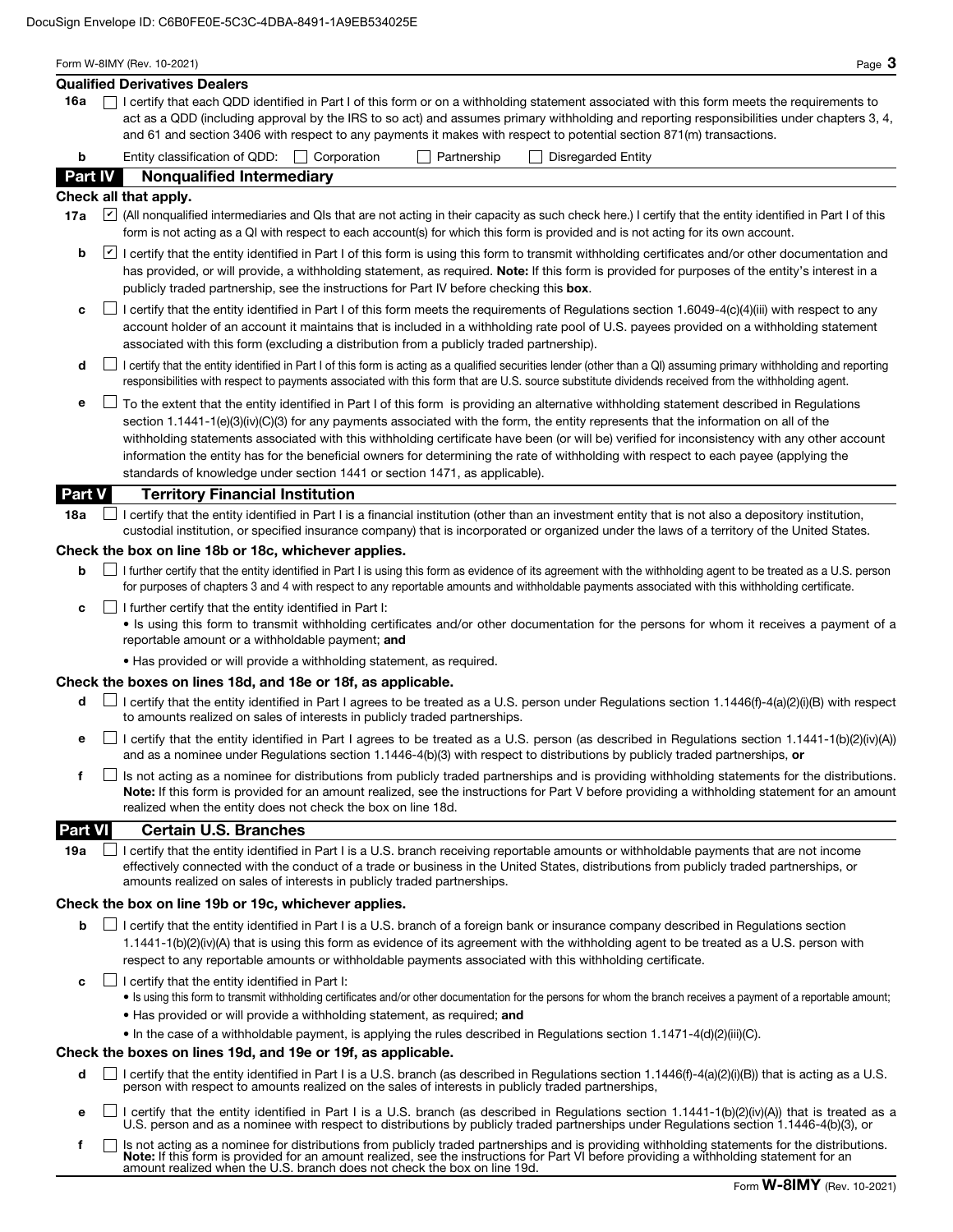#### Form W-8IMY (Rev. 10-2021) Page 4

## Part VII Withholding Foreign Partnership (WP) or Withholding Foreign Trust (WT)

 $20$  I certify that the entity identified in Part I is a withholding foreign partnership or a withholding foreign trust that is compliant with the terms of its WP or WT agreement.

## Part VIII Nonwithholding Foreign Partnership, Simple Trust, or Grantor Trust

#### Check all that apply.

**21a**  $\Box$  I certify that the entity identified in Part I:

• Is a nonwithholding foreign partnership, a nonwithholding foreign simple trust, or a nonwithholding foreign grantor trust and is providing this form for payments that are not effectively connected, or are not treated as effectively connected, with the conduct of a trade or business in the United States; and

• Is using this form to transmit withholding certificates and/or other documentation and has provided or will provide a withholding statement, as required for purposes of chapters 3 and 4, that is subject to the certifications made on this form.

- $\mathsf{b}$  I certify that the entity identified in Part I is a foreign partnership or foreign grantor trust that is a partner in a lower-tier partnership and is providing this Form W-8IMY for purposes of section 1446(a).
- $c \Box$  I certify that the entity identified in Part I is a foreign partnership receiving an amount realized on the transfer of an interest in a partnership for purposes of section 1446(f).
- d **I** certify that the entity identified in Part I is a foreign partnership providing a withholding statement for a modified amount realized from the transfer (check, when applicable, only if box 21c is checked).
- e I certify that the entity identified in Part I is a foreign grantor trust providing the form on behalf of each grantor or other owner of the trust under Regulations section 1.1446(f)-1(c)(2)(vii) that is transmitting withholding certificates and providing a withholding statement to allocate the amount realized to each grantor or other owner.
- f To the extent the entity identified in Part I of this form is providing an alternative withholding statement described in Regulations section 1.1441-1(e)(3)(iv)(C)(3) for any payments associated with the form, the entity represents that the information on all of the withholding certificates associated with the withholding statement may be relied on based on the standards of knowledge under section 1441 or section 1471 applicable to the entity.

# Chapter 4 Status Certifications

# Part IX Nonparticipating FFI with Exempt Beneficial Owners

 $22$   $\Box$  I certify that the entity identified in Part I is using this form to transmit withholding certificates and/or other documentation and has provided or will provide a withholding statement that indicates the portion of the payment allocated to one or more exempt beneficial owners.

## Part X Sponsored FFI

23a Name of sponsoring entity: ▶

### Check the box on line 23b or 23c, whichever applies.

- $\Box$  I certify that the entity identified in Part I:
	- Is an investment entity;
	- Is not a QI, WP (except to the extent permitted in the withholding foreign partnership agreement), or WT; and
	- Has agreed with the entity identified above (that is not a nonparticipating FFI) to act as the sponsoring entity for this entity.
- c  $\Box$  I certify that the entity identified in Part I:
	- Is a controlled foreign corporation as defined in section 957(a);
	- Is not a QI, WP, or WT;

• Is wholly owned, directly or indirectly, by the U.S. financial institution identified above that agrees to act as the sponsoring entity for this entity; and

• Shares a common electronic account system with the sponsoring entity (identified above) that enables the sponsoring entity to identify all account holders and payees of the entity and to access all account and customer information maintained by the entity including, but not limited to, customer identification information, customer documentation, account balance, and all payments made to account holders or payees.

## Part XI Owner-Documented FFI

Note: This status only applies if the U.S. financial institution, participating FFI, reporting Model 1 FFI, or reporting Model 2 FFI to which this form is given has agreed that it will treat the FFI as an owner-documented FFI. The owner-documented FFI must make the certifications below.

24a  $\Box$  I certify that the FFI identified in Part I:

- Does not act as an intermediary;
- Does not accept deposits in the ordinary course of a banking or similar business;
- Does not hold, as a substantial portion of its business, financial assets for the account of others;
- Is not an insurance company (or the holding company of an insurance company) that issues or is obligated to make payments with respect to a financial account;

• Is not affiliated with an entity (other than an FFI that is also treated as an owner-documented FFI) that accepts deposits in the ordinary course of a banking or similar business, holds, as a substantial portion of its business, financial assets for the account of others, or is an insurance company (or the holding company of an insurance company) that issues or is obligated to make payments with respect to a financial account; and

• Does not maintain a financial account for any nonparticipating FFI.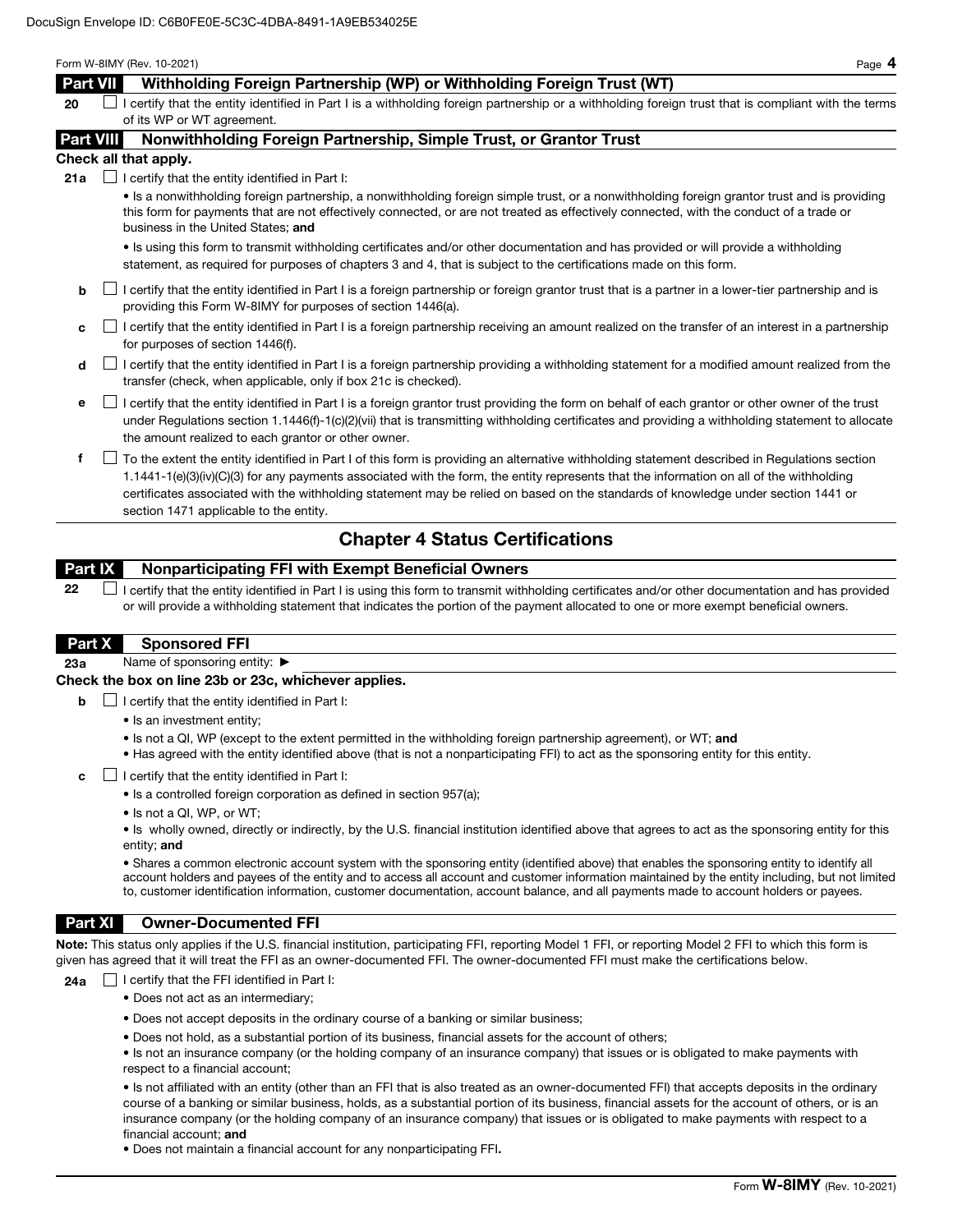## Part XI Owner-Documented FFI *(continued)*

#### Check the box on line 24b or 24c, whichever applies.

- $\mathbf{b}$   $\Box$  I certify that the FFI identified in Part I:
	- Has provided, or will provide, an FFI owner reporting statement (including any applicable owner documentation) that contains:
		- The name, address, TIN (if any), chapter 4 status, and type of documentation provided (if required) of every individual and specified U.S. person that owns a direct or indirect equity interest in the owner-documented FFI (looking through all entities other than specified U.S. persons);
		- (ii) The name, address, TIN (if any), chapter 4 status, and type of documentation provided (if required) of every individual and specified U.S. person that owns a debt interest in the owner-documented FFI (including any indirect debt interest, which includes debt interests in any entity that directly or indirectly owns the payee or any direct or indirect equity interest in a debt holder of the payee) that constitutes a financial account in excess of \$50,000 (disregarding all such debt interests owned by participating FFIs, registered deemed-compliant FFIs, certified deemed-compliant FFIs, excepted NFFEs, exempt beneficial owners, or U.S. persons other than specified U.S. persons); and

(iii) Any additional information the withholding agent requests in order to fulfill its obligations with respect to the entity.

 $\mathbf{c}$   $\Box$  I certify that the FFI identified in Part I:

• Has provided, or will provide, an auditor's letter, signed no more than 4 years prior to the date of payment, from an independent accounting firm or legal representative with a location in the United States stating that the firm or representative has reviewed the FFI's documentation with respect to all of its owners and debt holders identified in Regulations section 1.1471-3(d)(6)(iv)(A)(2) and that the FFI meets all the requirements to be an owner-documented FFI. The FFI identified in Part I has also provided, or will provide, an FFI owner reporting statement and Form W-9, with applicable waivers, as described in Regulations section 1.1471-3(d)(6)(iv).

### Part XII Certified Deemed-Compliant Nonregistering Local Bank

25  $\Box$  I certify that the FFI identified in Part I:

• Operates and is licensed solely as a bank or credit union (or similar cooperative credit organization operated without profit) in its country of incorporation or organization;

• Engages primarily in the business of receiving deposits from and making loans to, with respect to a bank, retail customers unrelated to such bank and, with respect to a credit union or similar cooperative credit organization, members, provided that no member has a greater than 5% interest in such credit union or cooperative credit organization;

• Does not solicit account holders outside its country of organization;

• Has no fixed place of business outside such country (for this purpose, a fixed place of business does not include a location that is not advertised to the public and from which the FFI performs solely administrative support functions);

• Has no more than \$175 million in assets on its balance sheet and, if it is a member of an expanded affiliated group, the group has no more than \$500 million in total assets on its consolidated or combined balance sheets; and

• Does not have any member of its expanded affiliated group that is an FFI, other than an FFI that is incorporated or organized in the same country as the FFI identified in Part I and that meets the requirements set forth in this Part XII.

### Part XIII Certified Deemed-Compliant FFI With Only Low-Value Accounts

**26**  $\Box$  I certify that the FFI identified in Part I:

• Is not engaged primarily in the business of investing, reinvesting, or trading in securities, partnership interests, commodities, notional principal contracts, insurance or annuity contracts, or any interest (including a futures or forward contract or option) in such security, partnership interest, commodity, notional principal contract, insurance contract, or annuity contract;

• No financial account maintained by the FFI or any member of its expanded affiliated group, if any, has a balance or value in excess of \$50,000 (as determined after applying applicable account aggregation rules); and

• Neither the FFI nor the FFI's entire expanded affiliated group, if any, has more than \$50 million in assets on its consolidated or combined balance sheet as of the end of its most recent accounting year.

### Part XIV Certified Deemed-Compliant Sponsored, Closely Held Investment Vehicle

27a Name of sponsoring entity: ▶

 $\mathbf{b}$  | I certify that the FFI identified in Part I:

• Is an FFI solely because it is an investment entity described in Regulations section 1.1471-5(e)(4);

• Is not a QI, WP, or WT;

• Will have all of its due diligence, withholding, and reporting responsibilities (determined as if the FFI were a participating FFI) fulfilled by the sponsoring entity identified on line 27a; and

• 20 or fewer individuals own all of the debt and equity interests in the entity (disregarding debt interests owned by U.S. financial institutions, participating FFIs, registered deemed-compliant FFIs, and certified deemed-compliant FFIs and equity interests owned by an entity that owns 100% of the equity interests in the FFI identified in Part I and is itself a sponsored FFI).

### Part XV Certified Deemed-Compliant Limited Life Debt Investment Entity

 $28$  | | certify that the FFI identified in Part I:

• Was in existence as of January 17, 2013;

• Issued all classes of its debt or equity interests to investors on or before January 17, 2013, pursuant to a trust indenture or similar agreement; and

• Is certified deemed-compliant because it satisfies the requirements to be treated as a limited life debt investment entity (such as the restrictions with respect to its assets and other requirements under Regulations section 1.1471-5(f)(2)(iv)).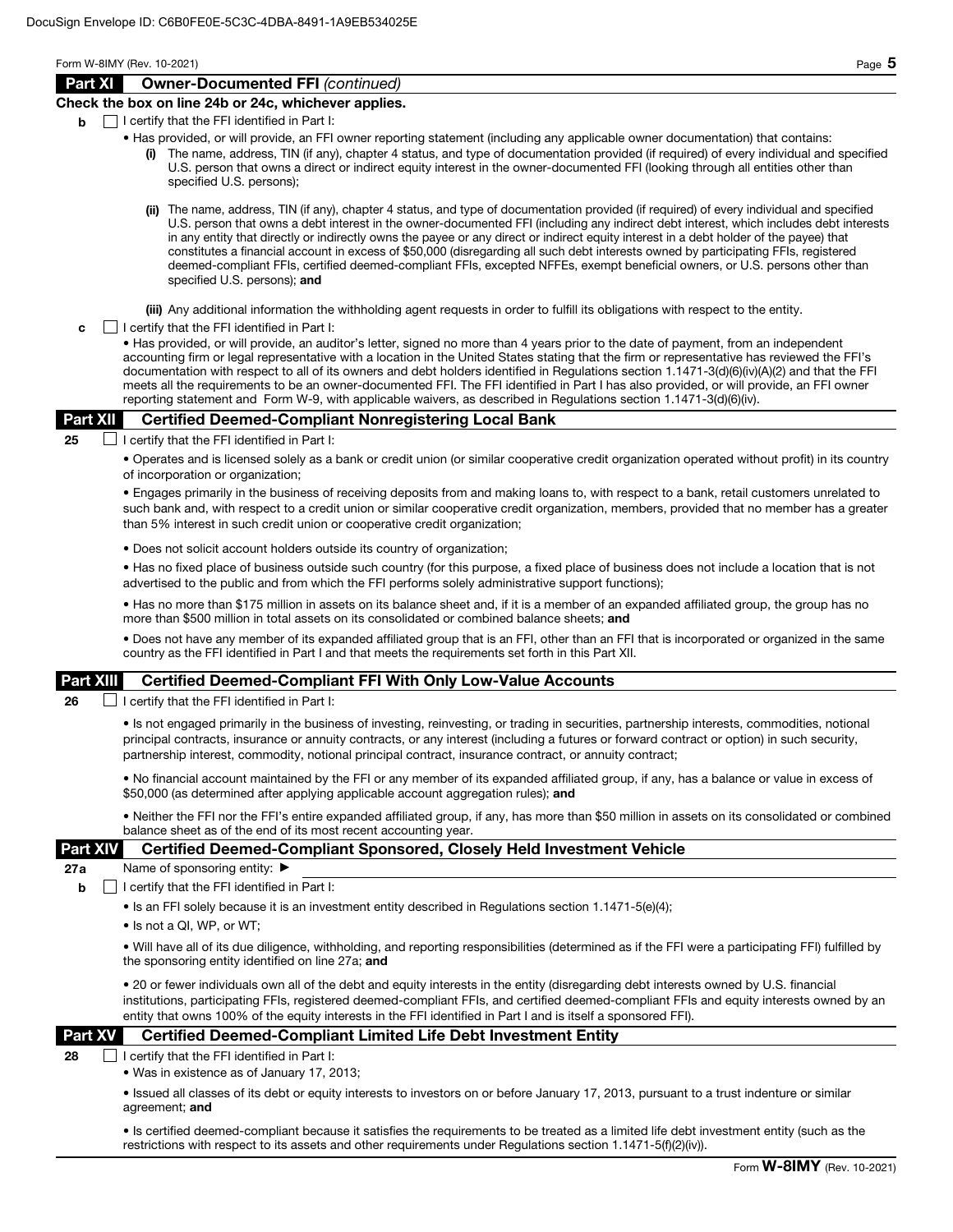Form W-8IMY (Rev. 10-2021) Page 6

## Part XVI Certain Investment Entities That Do Not Maintain Financial Accounts

## 29  $\Box$  I certify that the entity identified in Part I:

• Is a financial institution solely because it is an investment entity described in Regulations section 1.1471-5(e)(4)(i)(A); and

#### • Does not maintain financial accounts.

### Part XVII Restricted Distributor

30a  $\Box$  (All restricted distributors check here.) I certify that the entity identified in Part I:

• Operates as a distributor with respect to debt or equity interests of the restricted fund with respect to which this form is furnished;

• Provides investment services to at least 30 customers unrelated to each other and less than half of its customers are related to each other;

• Is required to perform AML due diligence procedures under the anti-money laundering laws of its country of organization (which is a FATF-compliant jurisdiction);

• Operates solely in its country of incorporation or organization, has no fixed place of business outside of that country, and has the same country of incorporation or organization as all members of its affiliated group, if any;

• Does not solicit customers outside its country of incorporation or organization;

• Has no more than \$175 million in total assets under management and no more than \$7 million in gross revenue on its income statement for the most recent accounting year;

• Is not a member of an expanded affiliated group that has more than \$500 million in total assets under management or more than \$20 million in gross revenue for its most recent accounting year on a combined or consolidated income statement; and

• Does not distribute any debt or securities of the restricted fund to specified U.S. persons, passive NFFEs with one or more substantial U.S. owners, or nonparticipating FFIs.

#### Check the box on line 30b or 30c, whichever applies.

I further certify that with respect to all sales of debt or equity interests in the restricted fund with respect to which this form is furnished that are made after December 31, 2011, the entity identified in Part I:

- $\mathsf{b}$   $\Box$  Has been bound by a distribution agreement that contained a general prohibition on the sale of debt or securities to U.S. entities and U.S. resident individuals and is currently bound by a distribution agreement that contains a prohibition of the sale of debt or securities to any specified U.S. person, passive NFFE with one or more substantial U.S. owners, or nonparticipating FFI.
- $\mathsf{c}$   $\Box$  Is currently bound by a distribution agreement that contains a prohibition on the sale of debt or securities to any specified U.S. person, passive NFFE with one or more substantial U.S. owners, or nonparticipating FFI and, for all sales made prior to the time that such a restriction was included in its distribution agreement, has reviewed all accounts related to such sales in accordance with the procedures identified in Regulations section 1.1471-4(c) applicable to preexisting accounts and has redeemed or retired any securities which were sold to specified U.S. persons, passive NFFEs with one or more substantial U.S. owners, or nonparticipating FFIs, or will transfer the securities to a distributor that is a participating FFI, reporting Model 1 FFI, or reporting Model 2 FFI.

### Part XVIII Foreign Central Bank of Issue

 $31$  I certify that the entity identified in Part I is treated as the beneficial owner of the payment solely for purposes of chapter 4 under Regulations section 1.1471-6(d)(4).

#### Part XIX Nonreporting IGA FFI

32  $\Box$  I certify that the entity identified in Part I:

• Meets the requirements to be considered a nonreporting financial institution pursuant to an applicable IGA between the United States and . The applicable IGA is a  $\Box$  Model 1 IGA or a  $\Box$  Model 2 IGA; and is treated as a under the provisions of the applicable IGA or Treasury regulations

(if applicable, see instructions); and

• If you are a trustee documented trust or a sponsored entity, provide the name of the trustee or sponsor .

The trustee is:  $\Box$  U.S.  $\Box$  Foreign

## Part XX Exempt Retirement Plans

### Check the box on line 33a, b, c, d, e, or f, whichever applies.

 $33a$   $\Box$  I certify that the entity identified in Part I:

- Is established in a country with which the United States has an income tax treaty in force;
- Is operated principally to administer or provide pension or retirement benefits; and

• Is entitled to treaty benefits on income that the fund derives from U.S. sources (or would be entitled to benefits if it derived any such income) as a resident of the other country which satisfies any applicable limitation on benefits requirement.

 $\mathbf{b}$   $\Box$  I certify that the entity identified in Part I:

• Is organized for the provision of retirement, disability, or death benefits (or any combination thereof) to beneficiaries that are former employees of one or more employers in consideration for services rendered;

• No single beneficiary has a right to more than 5% of the FFI's assets;

• Is subject to government regulation and provides annual information reporting about its beneficiaries to the relevant tax authorities in the country in which the fund is established or operated; and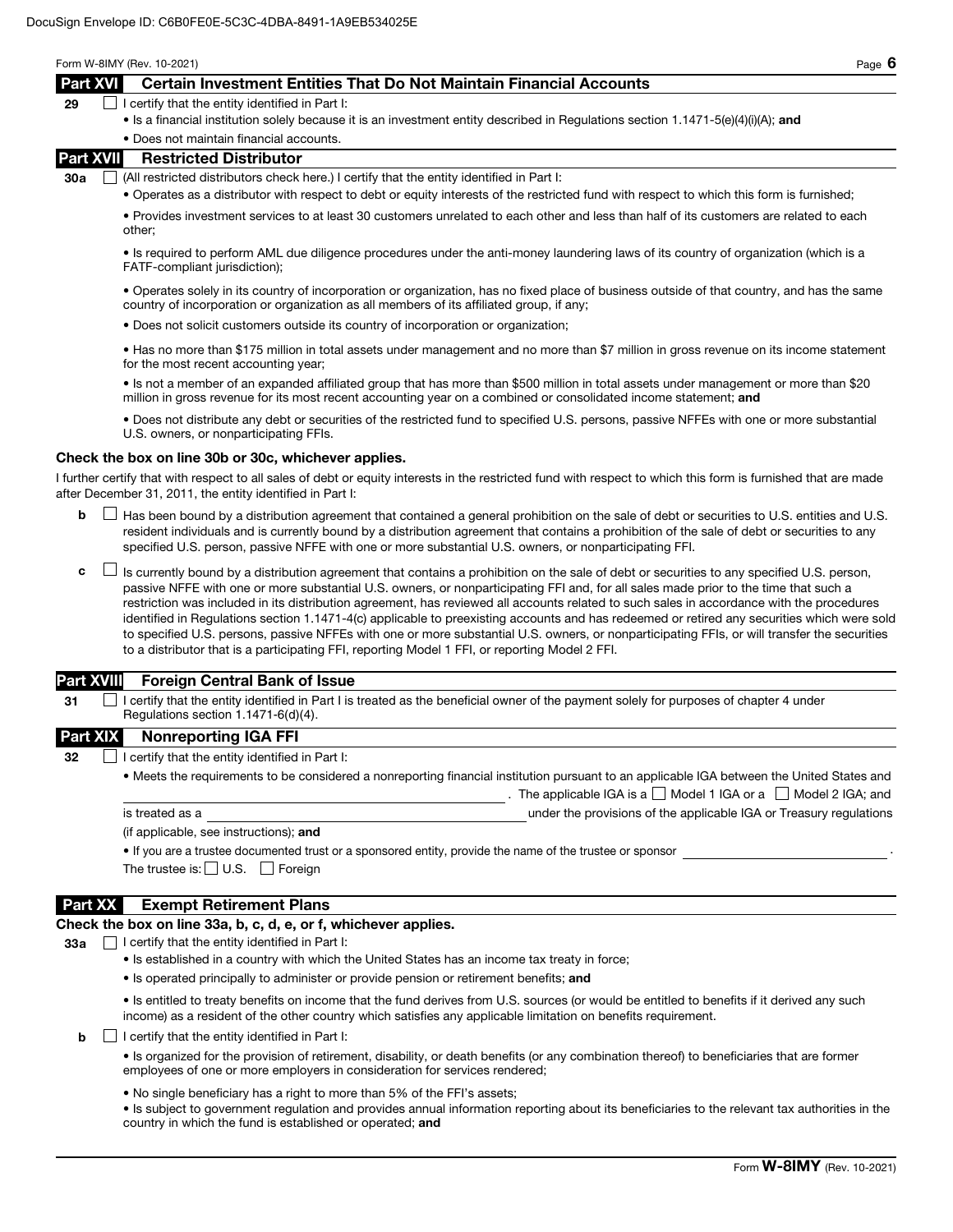## Form W-8IMY (Rev. 10-2021) Page 7 Part XX Exempt Retirement Plans *(continued)* Is generally exempt from tax on investment income under the laws of the country in which it is established or operates due to its status as a retirement or pension plan; (ii) Receives at least 50% of its total contributions from sponsoring employers (disregarding transfers of assets from other plans described in this part, retirement and pension accounts described in an applicable Model 1 or Model 2 IGA, other retirement funds described in an applicable Model 1 or Model 2 IGA, or accounts described in Regulations section 1.1471-5(b)(2)(i)(A)); (iii) Either does not permit or penalizes distributions or withdrawals made before the occurrence of specified events related to retirement, disability, or death (except rollover distributions to accounts described in Regulations section 1.1471-5(b)(2)(i)(A) (referring to retirement and pension accounts), to retirement and pension accounts described in an applicable Model 1 or Model 2 IGA, or to other retirement funds described in this part or in an applicable Model 1 or Model 2 IGA); or (iv) Limits contributions by employees to the fund by reference to earned income of the employee or may not exceed \$50,000 annually.  $\mathbf{c}$   $\Box$  I certify that the entity identified in Part I: • Is organized for the provision of retirement, disability, or death benefits (or any combination thereof) to beneficiaries that are former employees of one or more employers in consideration for services rendered; • Has fewer than 50 participants; • Is sponsored by one or more employers, each of which is not an investment entity or passive NFFE; • Employee and employer contributions to the fund (disregarding transfers of assets from other plans described in this part, retirement and pension accounts described in an applicable Model 1 or Model 2 IGA, or accounts described in Regulations section 1.1471-5(b)(2)(i)(A)) are limited by reference to earned income and compensation of the employee, respectively; • Participants that are not residents of the country in which the fund is established or operated are not entitled to more than 20% of the fund's assets; and • Is subject to government regulation and provides annual information reporting about its beneficiaries to the relevant tax authorities in the country in which the fund is established or operates.  $\mathbf d$  I certify that the entity identified in Part I is formed pursuant to a pension plan that would meet the requirements of section 401(a), other than the requirement that the plan be funded by a trust created or organized in the United States. e I certify that the entity identified in Part I is established exclusively to earn income for the benefit of one or more retirement funds described in this part or in an applicable Model 1 or Model 2 IGA, accounts described in Regulations section 1.1471-5(b)(2)(i)(A) (referring to retirement and pension accounts), or retirement and pension accounts described in an applicable Model 1 or Model 2 IGA.  $\mathbf{f}$   $\Box$  I certify that the entity identified in Part I: • Is established and sponsored by a foreign government, international organization, central bank of issue, or government of a U.S. possession (each as defined in Regulations section 1.1471-6) or an exempt beneficial owner described in an applicable Model 1 or Model 2 IGA to provide retirement, disability, or death benefits to beneficiaries or participants that are current or former employees of the sponsor (or persons designated by such employees); or • Is established and sponsored by a foreign government, international organization, central bank of issue, or government of a U.S. possession (each as defined in Regulations section 1.1471-6) or an exempt beneficial owner described in an applicable Model 1 or Model 2 IGA to provide retirement, disability, or death benefits to beneficiaries or participants that are not current or former employees of such sponsor, but are in consideration of personal services performed for the sponsor. Part XXI Excepted Nonfinancial Group Entity  $34$   $\Box$  I certify that the entity identified in Part I: • Is a holding company, treasury center, or captive finance company and substantially all of the entity's activities are functions described in Regulations section 1.1471-5(e)(5)(i)(C) through (E); • Is a member of a nonfinancial group described in Regulations section 1.1471-5(e)(5)(i)(B); • Is not a depository or custodial institution (other than for members of the entity's expanded affiliated group); and • Does not function (or hold itself out) as an investment fund, such as a private equity fund, venture capital fund, leveraged buyout fund, or any investment vehicle with an investment strategy to acquire or fund companies and then hold interests in those companies as capital assets for investment purposes. Part XXII Excepted Nonfinancial Start-Up Company 35  $\Box$  I certify that the entity identified in Part I: • Was formed on (or in the case of a new line of business, the date of board resolution approving the new line of business) (date must be less than 24 months prior to date of payment); • Is not yet operating a business and has no prior operating history or is investing capital in assets with the intent to operate a new line of business other than that of a financial institution or passive NFFE; and • Does not function (or hold itself out) as an investment fund, such as a private equity fund, venture capital fund, leveraged buyout fund, or any investment vehicle whose purpose is to acquire or fund companies and then hold interests in those companies as capital assets for investment purposes.

## **Part XXIII** Excepted Nonfinancial Entity in Liquidation or Bankruptcy

 $36$  | | certify that the entity identified in Part I:

- Filed a plan of liquidation, filed a plan for reorganization, or filed for bankruptcy on the following date: ;
- Has not been engaged during the past 5 years in business as a financial institution or acted as a passive NFFE;

• Is either liquidating or emerging from a reorganization or bankruptcy with the intent to continue or recommence operations as a nonfinancial entity; and

• Has provided, or will provide, documentary evidence such as a bankruptcy filing or other public documentation that supports its claim if it remains in bankruptcy or liquidation for more than 3 years.